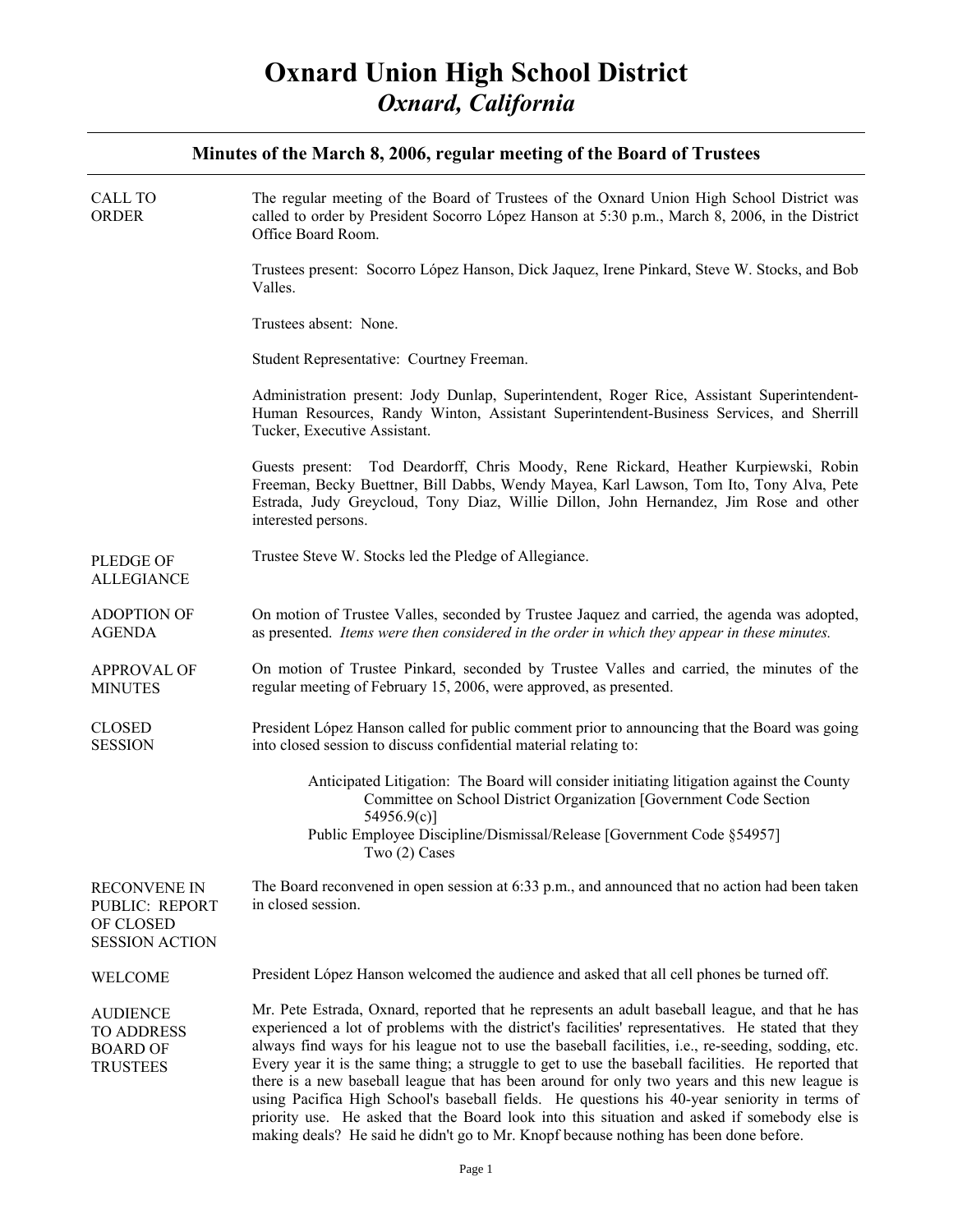| <b>AUDIENCE</b><br><b>TO ADDRESS</b><br><b>BOARD OF</b><br><b>TRUSTEES</b>         | Mr. Tony Alva, Oxnard, reported that he, too, plays on an adult baseball league on Sundays, and<br>they only have the old Oxnard High School field to play on. There are two adult league games<br>going on at Pacifica High School, but his league is not allowed to use Pacifica High School's<br>facilities. He asked the Board to look into why they can't use Pacifica High School.                                                                                                                                                                                                                                                                                                                                                                                                                                                                                                                                                                                                                                                                                                                                                                                                                                                                                              |
|------------------------------------------------------------------------------------|---------------------------------------------------------------------------------------------------------------------------------------------------------------------------------------------------------------------------------------------------------------------------------------------------------------------------------------------------------------------------------------------------------------------------------------------------------------------------------------------------------------------------------------------------------------------------------------------------------------------------------------------------------------------------------------------------------------------------------------------------------------------------------------------------------------------------------------------------------------------------------------------------------------------------------------------------------------------------------------------------------------------------------------------------------------------------------------------------------------------------------------------------------------------------------------------------------------------------------------------------------------------------------------|
| Continued                                                                          | Mr. Karl Lawson, President of the Rio Mesa High School Music and Pageantry Boosters,<br>reviewed the accomplishments, awards, and honors the RMHS music and pageantry programs<br>have received. He then reported on the many fundraising activities undertaken to raise \$9,000<br>for band uniforms, including a blanket sale designed by one of their students, which he displayed<br>for Trustees. He reported to Trustees that, unfortunately, the uniforms didn't arrive until<br>February. Their seniors didn't get a chance to wear the new uniforms. He reported that they<br>have asked the district to fix the problems and get some type of compensation for the delay. He<br>is also trying to relieve students of some of the pressures of fundraising. Over the years the<br>marching band has been an integral part of the football program, and they have tried to engage in<br>fundraising activities at the games. He asked for some direction from the Board regarding the<br>use of the snack bar, which is district property. The band feels that the district should determine<br>which organizations should have access to that facility, and he is requesting assistance from the<br>Board. He handed out a packet of information for Trustees' information. |
| <b>BOARD</b><br><b>RECOGNITION:</b><br>Academic Worldquest<br>Team - Rio Mesa HS   | Superintendent Dunlap reported that the Rio Mesa High School Academic Worldquest Team<br>won the 2006 Worldquest Championship. The annual Jeopardy-like contest is sponsored by the<br>World Affairs Council of Ventura County. As winners of this competition, the Rio Mesa team<br>will travel to Washington D.C. in March to challenge 49 other teams from all over the United<br>States. Superintendent Dunlap called on Mr. Chris Moody, Coach/Advisor, to introduce those<br>team members present. Mr. Moody stated that their team defeated the others by a total of four<br>(4) points! Trustees congratulated the team, presented certificates of appreciation, and wished<br>them much success in Washington, D.C.                                                                                                                                                                                                                                                                                                                                                                                                                                                                                                                                                          |
| <b>BOARD</b><br><b>RECOGNITION:</b><br>Outstanding<br>School Psychologist          | Mr. Roger Rice, Assistant Superintendent-Human Resources, was pleased to introduce Ms. Judy<br>Greycloud, and her principal, Mr. Bill Dabbs. Ms. Greycloud recently received the Outstanding<br>School Psychologist award from the California Association of School Psychologists, Region 8.<br>Mr. Rice reported that there are 10 regions in the state, and one award is given for each region.<br>Ms. Greycloud has been the school psychologist at Pacifica High School for five years, since the<br>school opened, and meets the needs of a very diverse population. She currently serves as the<br>president of the local CASP affiliate, and has also served as the newsletter editor and president-<br>elect of the organization. Trustees congratulated Ms. Greycloud and presented her with a<br>certificate of appreciation. Trustee Pinkard pointed out that the OUHSD is one of the only<br>school districts to have a psychologist in every school.                                                                                                                                                                                                                                                                                                                     |
| <b>BOARD</b><br><b>RECOGNITION:</b><br>CIF Individual<br><b>Wrestling Champion</b> | Mr. Tony Diaz, District Interscholastic Athletic Director, reported to Trustees that the Pacific<br>View League had an outstanding winter sports season. He expressed his pleasure in introducing<br>John Hernandez, CIF Southern Section Division V Individual Champion at the 215-pound<br>John is a junior at Pacifica High School, and this is the very first CIF<br>weight class.<br>championship for the school. John thanked the Board for recognizing him and introduced his<br>coach, Willie Dillon, and his family. Coach Dillon stated that John works extremely hard and<br>puts his whole heart into his sport. He had a total of 43 wins this season.                                                                                                                                                                                                                                                                                                                                                                                                                                                                                                                                                                                                                   |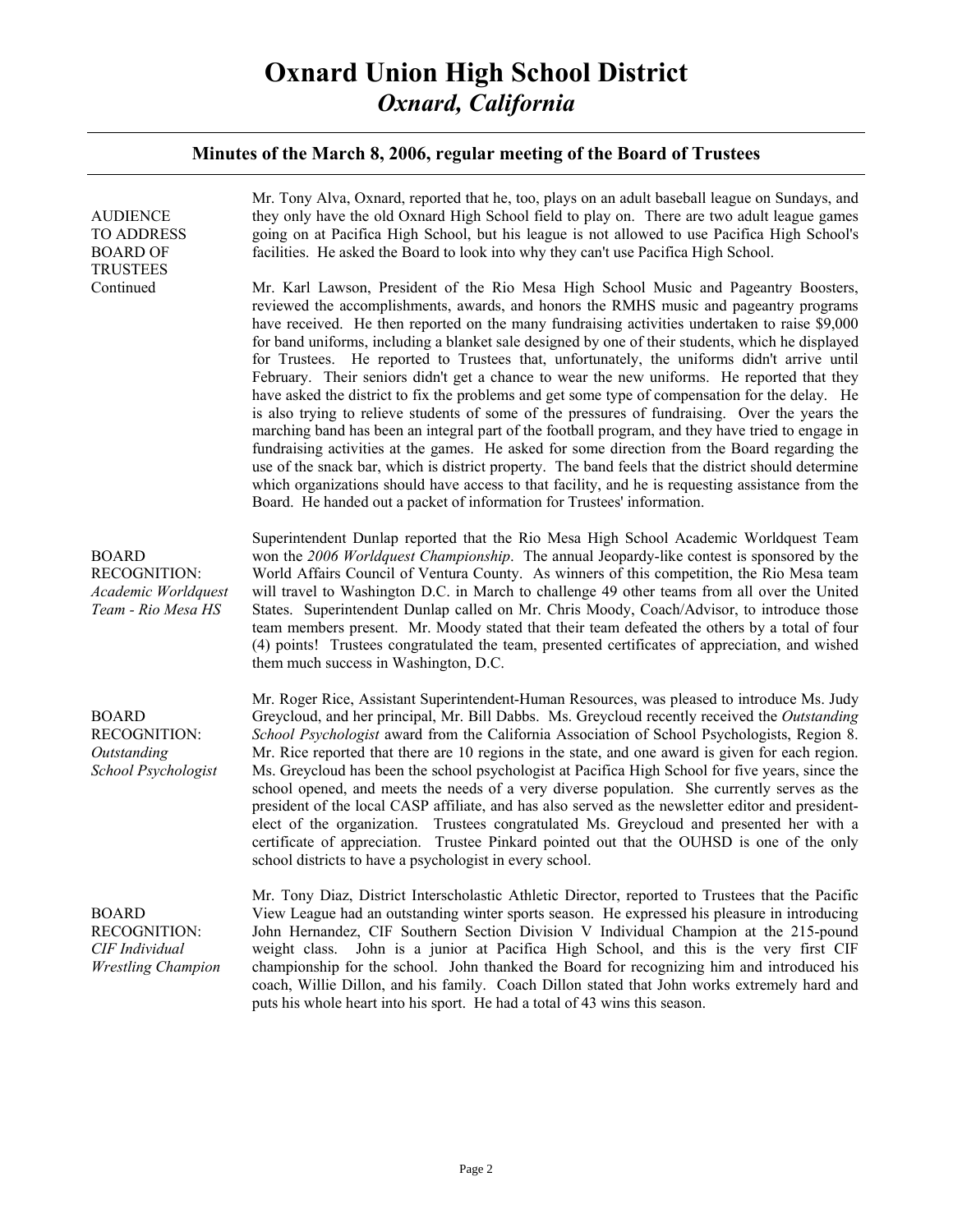|                                                                               | Minutes of the March 8, 2006, regular meeting of the Board of Trustees                                                                                                                                                                                                                                                                                                                                                                                                                                                                                               |
|-------------------------------------------------------------------------------|----------------------------------------------------------------------------------------------------------------------------------------------------------------------------------------------------------------------------------------------------------------------------------------------------------------------------------------------------------------------------------------------------------------------------------------------------------------------------------------------------------------------------------------------------------------------|
| <b>SUPERINTENDENT</b><br><b>UPDATES</b>                                       | Superintendent Dunlap reported to Trustees that she is trying to attend a school activity every<br>evening. Schools have concluded their winter sports program, and did really well in CIF playoff<br>competition. She reported on her attendance at the ACHS Sports Banquet.                                                                                                                                                                                                                                                                                        |
|                                                                               | Superintendent Dunlap joined Assistant Principal Mark Contreras and the Channel Islands High<br>School faculty in recognizing Ms. Shannon Klemann as <i>Teacher of the Month</i> by the Oxnard<br>Chamber of Commerce.                                                                                                                                                                                                                                                                                                                                               |
|                                                                               | Congratulations to the Adolfo Camarillo High School Mock Trial Team. Less than 8/10s of a<br>point separated them from the winner.                                                                                                                                                                                                                                                                                                                                                                                                                                   |
|                                                                               | Congratulations to Assistant Superintendent Rice and his staff. On March 4, they hosted a<br>teacher recruitment fair at Oxnard High School. All of the district schools were represented.<br>Mr. Rice commended his staff and reported that the day was very successful. Staff had<br>identified about 20 vacancies in English and Special Education; eighteen teachers were hired.<br>Additionally, he thanked district administration for giving up their Saturday to help in this event,<br>and thanked Superintendent Dunlap for her support and participation. |
|                                                                               | Congratulations to Principal Daisy Tatum and the Pacific View High School staff and students.<br>Superintendent Dunlap attended their recent WASC exit review and reported it was very<br>positive.                                                                                                                                                                                                                                                                                                                                                                  |
|                                                                               | Superintendent Dunlap reminded Trustees that spring Open House programs are going on<br>throughout the month and into April.                                                                                                                                                                                                                                                                                                                                                                                                                                         |
|                                                                               | On March 21 <sup>st</sup> and 22 <sup>nd</sup> the district will test for the California High School Exit Exam.                                                                                                                                                                                                                                                                                                                                                                                                                                                      |
|                                                                               | Next Thursday, March 16, Pacifica High School will host the quarterly PTSA/PFO/PFSO<br>Executive Council Meeting at 7:00 p.m.                                                                                                                                                                                                                                                                                                                                                                                                                                        |
| <b>STUDENT</b><br><b>REPRESENTATIVE</b><br>TO THE BOARD OF<br><b>TRUSTEES</b> | Ms. Courtney Freeman, Student Representative to the Board of Trustees, reported on activities<br>and athletic contests throughout the district. Sadie Hawkins dances are scheduled at three<br>campuses. Courtney reported that one of the local radio stations, Q104, will be hosting a dance<br>for all district students soon. The date has not been set at this time. All schools are gearing up<br>for Freshman Orientation next week.                                                                                                                          |
| <b>CONSENT</b>                                                                | On motion of Trustee Jaquez, seconded by Trustee Pinkard and carried, the Consent Calendar                                                                                                                                                                                                                                                                                                                                                                                                                                                                           |
| <b>CALENDAR</b>                                                               | items were approved, as listed:                                                                                                                                                                                                                                                                                                                                                                                                                                                                                                                                      |
| Certificated<br>Personnel                                                     | Employment of First Year Probationary Teachers, effective August 25, 2006<br>Jose Alba, Special Education<br>Brandon Abraham, English<br>Karen Bettencourt, English<br>Miguel Campos, English<br>Francisco Conrow, Special Education<br>Hillary Davidson, English<br>Faith DeLuca, English/ELL<br>Deborah Funk, Special Education<br>Patti Gault, Special Education<br>Diana Guerra, Special Education                                                                                                                                                               |
|                                                                               | Lauren Huckleberry, English<br>James Martinez, Mathematics                                                                                                                                                                                                                                                                                                                                                                                                                                                                                                           |
|                                                                               | Richard Mohney, English<br>Jonathon Perry, Special Education                                                                                                                                                                                                                                                                                                                                                                                                                                                                                                         |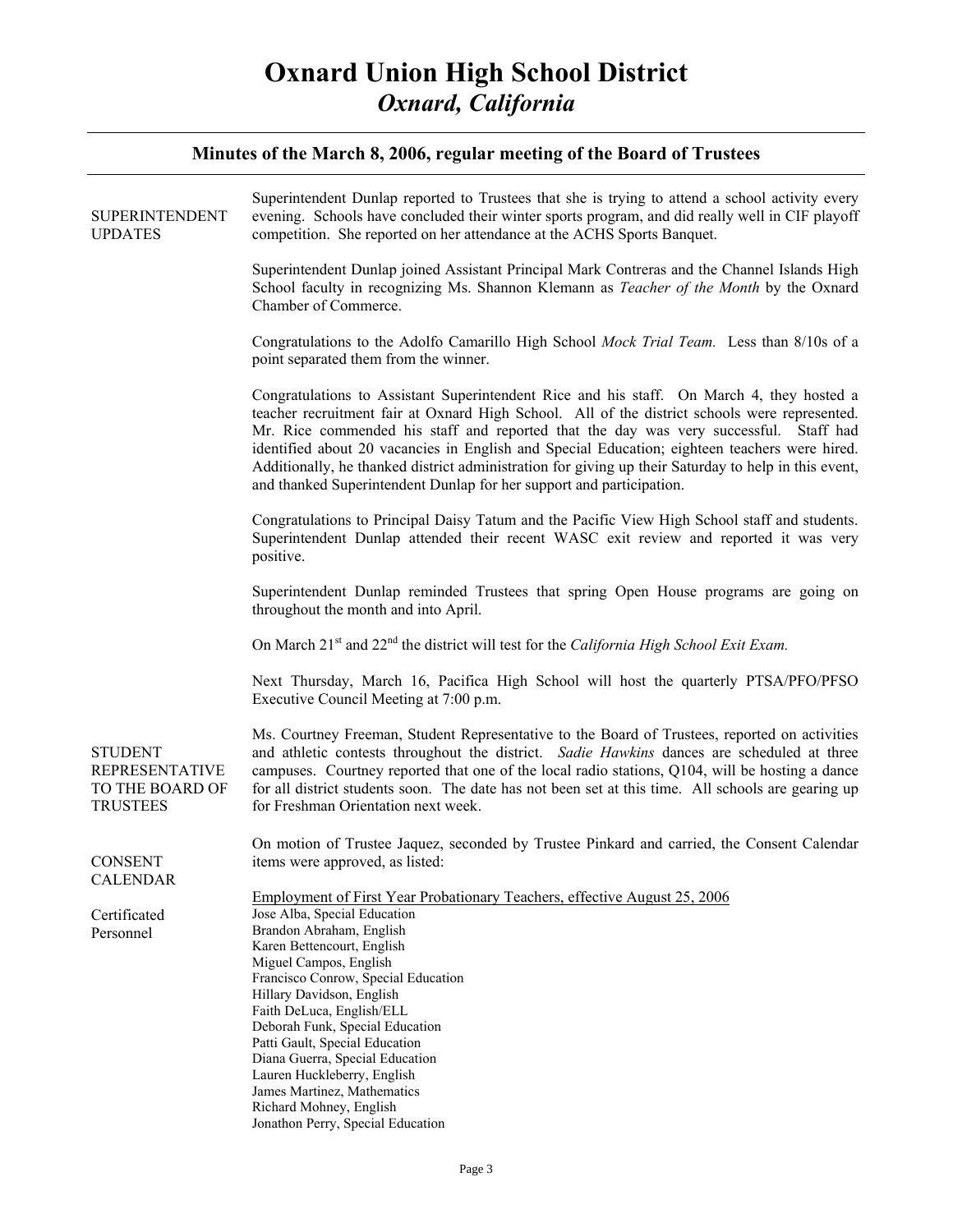#### **Minutes of the March 8, 2006, regular meeting of the Board of Trustees**  Certificated Personnel Continued Classified Personnel Employment of First Year Probationary Teachers, effective August 25, 2006 *Continued* Amy Streicher, Special Education Jaime Thomas, English Derek Timmons, English/Reading Mia Voss, English Non-Reelection of Probationary Employees, Pursuant to Education Code §44929.21, Effective June 17, 2006 Resolution No. 06-07 Notice of Possible Release/Reassignment of Administrator, Pursuant to Education Code §44951 and 44897, effective June 17, 2006 Resolution No. 06-13 Ratification of Employment Lorene Leyva, temporary second semester Counselor, effective 02/20 through 03/30/06 David Ramos, temporary second semester Counselor, 50 percent assignment, effective 02/27 through 06/16/06 Request for Sabbatical Leave for Professional Study, effective 2006-07 School Year Cheryl K. Carlson, Special Education teacher Ana Gabriela Gómez-Font, English teacher Retirement Richard Bellman, Science teacher, effective 06/17/06 Betty Bright, School Counselor, effective 07/01/06 Maurice Shimabuku, English teacher, effective 06/17/06 Resignation Maritza Avila, English teacher, effective 06/17/06 Brent Bailey, ROTC Instructor, effective 06/30/06 Steven G. Barnett, Special Education teacher, effective 06/17/06 Ryan Blanck, English teacher, effective 06/17/06 Stephanie Dinglas, English teacher, effective 06/17/06 Sally Harris, English teacher, effective 06/17/06 Eva Herrera-Daft, Special Education teacher, effective 06/17/06 Laurie Lindsey, Special Education teacher, effective 06/17/06 Lori McCully, Speech and Language Therapist, effective 06/17/06 Ryan Orton, English teacher, effective 03/08/06 Clarrisa Schaeffer, Special Education teacher, effective 06/17/06 Edward Silva, Special Education teacher, effective 06/17/06 Dawn Vandehey, English teacher, effective 06/17/06 Richard Whitney, Mathematics teacher, effective 06/17/06 Haley Woods, English teacher, effective 05/13/06 Employment Sherwin Copon, Nutrition Services Assistant I, effective 03/09/06 Dalia Lopez-Rivera, Clerical Assistant III - IEP, effective 03/10/06\* Charles Tapee, PC Support Technician, effective 03/14/06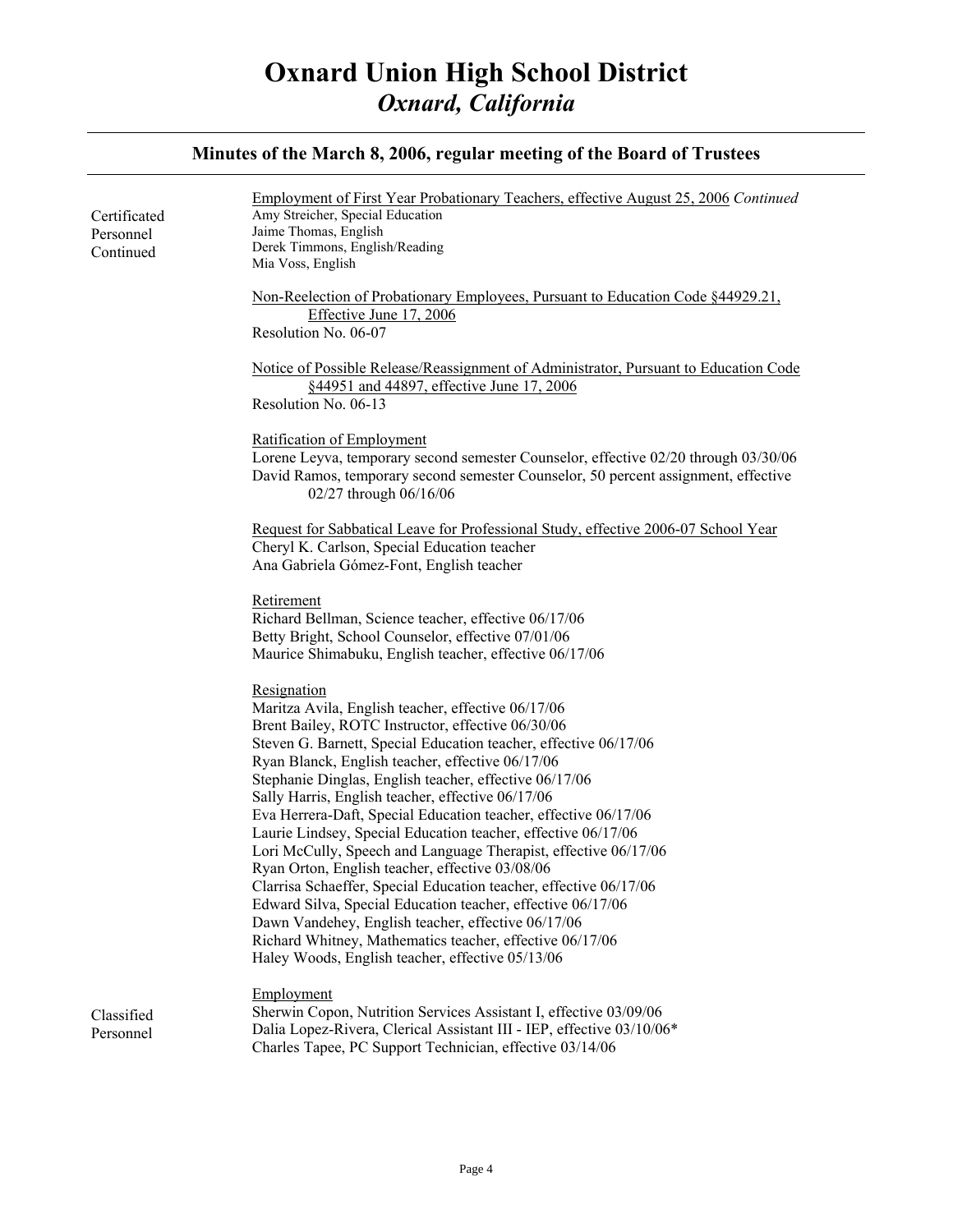| Classified<br>Personnel<br>Continued                     | Ratification of Employment<br>Manuel Capilla, Campus Supervisor, effective 03/06/06<br>Susan Conley, Paraeducator IV, effective 03/01/06<br>Corine Escobar, Clerical Assistant I, effective 03/01/06<br>Kesha Pitts, Paraeducator IV, effective 02/22/06                                                                                                                                                                                                                                                                               |
|----------------------------------------------------------|----------------------------------------------------------------------------------------------------------------------------------------------------------------------------------------------------------------------------------------------------------------------------------------------------------------------------------------------------------------------------------------------------------------------------------------------------------------------------------------------------------------------------------------|
|                                                          | Reclassification<br>Nanette Vasquez, from Guidance Technician to School Secretary, effective 04/03/06<br>Miguel Ortega, from Custodial to Grounds Maintenance Worker, effective 03/01/06                                                                                                                                                                                                                                                                                                                                               |
|                                                          | Release of Probationary Employee<br>Resolution No. 06-08, effective 02/24/06                                                                                                                                                                                                                                                                                                                                                                                                                                                           |
|                                                          | Resignation<br>Danyel Hunter, Paraeducator I, effective 03/07/06<br>Lucille Velasquez, Paraeducator II, effective 02/24/06                                                                                                                                                                                                                                                                                                                                                                                                             |
|                                                          | *Contingent upon fingerprint clearance from the Department of Justice.                                                                                                                                                                                                                                                                                                                                                                                                                                                                 |
| Purchase Orders                                          | That Purchase Orders totaling \$364,352.34 and Direct Pays totaling \$4,321,713.32 be approved,<br>as presented.                                                                                                                                                                                                                                                                                                                                                                                                                       |
| Non-Public School<br>Placement                           | That the non-public school placement, as of February 27, 2006, for Student No. 112951, Case<br>Number Thirty-six, 05/06, be approved according to the recommendation of the student's IEP<br>Team and the Director of Special Education.                                                                                                                                                                                                                                                                                               |
| Non-Public School<br>Placement                           | That the non-public school placement in a residential school as of February 15, 2006, for Student<br>No. 111473, Case Number Thirty-seven, 05/06, be approved according to the recommendation<br>of the student's IEP Team and the Director of Special Education.                                                                                                                                                                                                                                                                      |
| <b>Voluntary Consent</b><br>to Expulsion                 | That Student No. 103220 be expelled from the Oxnard Union High School District for the<br>remainder of the 2005-06 school year and the fall semester of the 2006-07 school year, and that<br>the student attend Gateway Community School for the period of expulsion. The student will be<br>reviewed for readmission in accordance with district policy upon the conclusion of the term of<br>the expulsion, and is to comply with the recommended Rehabilitation Plan and provide<br>documentation that the plan has been completed. |
| <b>Voluntary Consent</b><br>to Expulsion                 | That Student No. 122468 be expelled from the Oxnard Union High School District for the<br>remainder of the 2005-06 school year, and that the student attend Pacific View Community Day<br>School for the period of expulsion. The student will be reviewed for readmission in accordance<br>with district policy upon the conclusion of the term of the expulsion, and is to comply with the<br>recommended Rehabilitation Plan and provide documentation that the plan has been completed.                                            |
| Approval of Trip<br>Request, RMHS<br>National Worldquest | That the Rio Mesa High School Trip Request to attend the National Worldquest Competition in<br>Washington, D.C. March 30 - April 2, 2006, with two days loss of instructional time be<br>approved, as presented.                                                                                                                                                                                                                                                                                                                       |
| Competition<br>Adoption of School<br>Calendar, 2006-07   | That the 2006-07 School Calendar be adopted, as presented.                                                                                                                                                                                                                                                                                                                                                                                                                                                                             |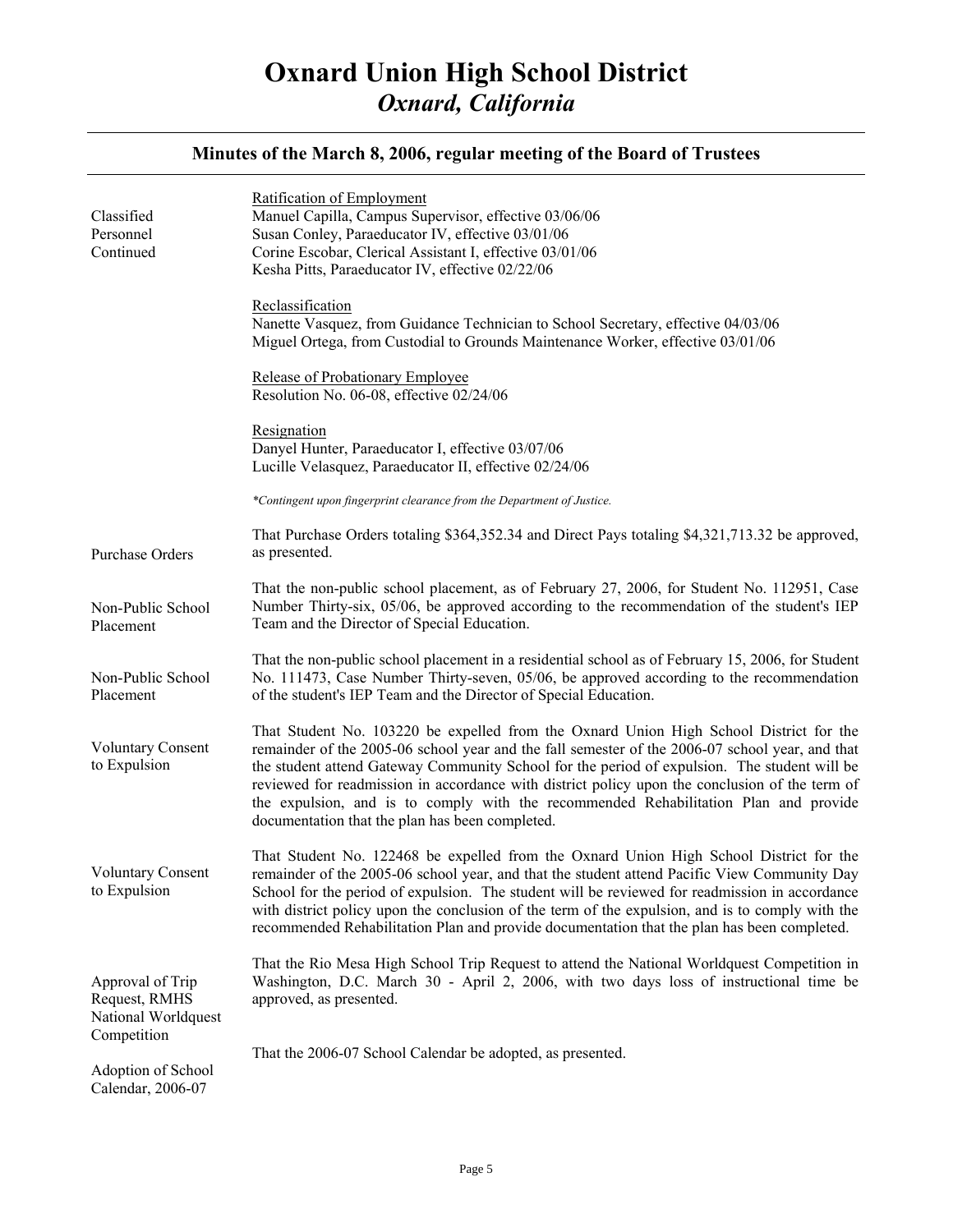|                                                                                                                                       | That the Notice of Completions be approved, as follows:                                                                                                                                                                                                                                                                                                                                                                                                        |
|---------------------------------------------------------------------------------------------------------------------------------------|----------------------------------------------------------------------------------------------------------------------------------------------------------------------------------------------------------------------------------------------------------------------------------------------------------------------------------------------------------------------------------------------------------------------------------------------------------------|
| Approval of<br>Notice of<br>Completions                                                                                               | > California Floor Design for Flooring, Modernization - Phase B at Channel Islands High<br>School                                                                                                                                                                                                                                                                                                                                                              |
|                                                                                                                                       | ≻ Kitcor Corporation for Food Service Equipment, Modernization - Phase B at Channel                                                                                                                                                                                                                                                                                                                                                                            |
|                                                                                                                                       | Islands High School<br>$\triangleright$ Marelich Mechanical for Plumbing, Modernization - Phase B at Channel Islands High                                                                                                                                                                                                                                                                                                                                      |
|                                                                                                                                       | School<br>> T.R. Mulligan, Inc. for Doors, Frames and Hardware, Modernization - Phase B at<br>Channel Islands High School                                                                                                                                                                                                                                                                                                                                      |
|                                                                                                                                       | > Marelich Mechanical, Inc. for Metal Lockers, Modernization - Phase B at Rio Mesa High<br>School                                                                                                                                                                                                                                                                                                                                                              |
|                                                                                                                                       | > California Floor Design for Flooring, Modernization - Phase B at Rio Mesa High School<br>≻ Premier Tile & Marble for Ceramic Tile, Modernization - Phase B at Rio Mesa High School<br>► Zenco Engineering, Inc. for Hazardous Waste Removal, Modernization - Phase B at Rio<br>Mesa High School                                                                                                                                                              |
| Agreement with<br>Jordan, Gilbert &<br>Bain Landscape<br>Architects, Inc.                                                             | That the agreements with Jordan, Gilbert & Bain Landscape Architects, Inc. for professional<br>landscape architectural services at Channel Islands and Hueneme High Schools be approved, as<br>presented.                                                                                                                                                                                                                                                      |
| Donations                                                                                                                             | That the Donations Report for the reporting period February 16, 2006, through March 8, 2006,<br>be accepted, as presented.                                                                                                                                                                                                                                                                                                                                     |
| <b>ADOPTION OF</b><br><b>RESOLUTION</b><br>No. 06-09                                                                                  | On motion of Trustee Stocks, seconded by Trustee Valles and carried, Resolution No. 06-09,<br>proclaiming April 2006 as Public Schools Month was adopted.                                                                                                                                                                                                                                                                                                      |
| Public Schools Month                                                                                                                  | On motion of Trustee Valles, seconded by Trustee Stocks and carried, Resolution 06-10,                                                                                                                                                                                                                                                                                                                                                                         |
| <b>ADOPTION OF</b><br><b>RESOLUTION</b>                                                                                               | proclaiming April 2-8, 2006 as National Library Week be adopted.                                                                                                                                                                                                                                                                                                                                                                                               |
| No. $06-10$<br>National Library Week                                                                                                  | On motion of Trustee Valles, seconded by Trustee Stocks and carried, the revision of Board                                                                                                                                                                                                                                                                                                                                                                     |
| <b>REVISION OF</b><br><b>BP</b> 6146.1, <i>General</i><br>Graduation<br>Requirements                                                  | Policy 6146.1: <i>General Graduation Requirements</i> , was approved, as presented, and the second<br>reading waived.                                                                                                                                                                                                                                                                                                                                          |
| <b>APPROVAL OF</b><br><b>SECOND</b>                                                                                                   | On motion of Trustee Stocks, seconded by Trustee Pinkard and carried, the Second Interim<br>Report was approved, as presented.                                                                                                                                                                                                                                                                                                                                 |
| <b>INTERIM REPORT</b><br><b>ADOPTION OF</b><br><b>RESOLUTION</b><br>No. 06-11, <i>Issuance</i><br>of Lease Revenue<br>Bonds, Series A | On motion of Trustee Valles, seconded by Trustee Pinkard and carried, Resolution No. 06-11,<br>Resolution of the Board of Trustees of the Oxnard Union High School District Approving<br>Documents and Actions Relating to Issuance of Lease Revenue Bonds, Series A in the<br>Maximum Principal Amount of \$10,000,000 by the Golden West Schools Financing Authority to<br>Provide Financing for Certain Projects of the District was adopted, as presented. |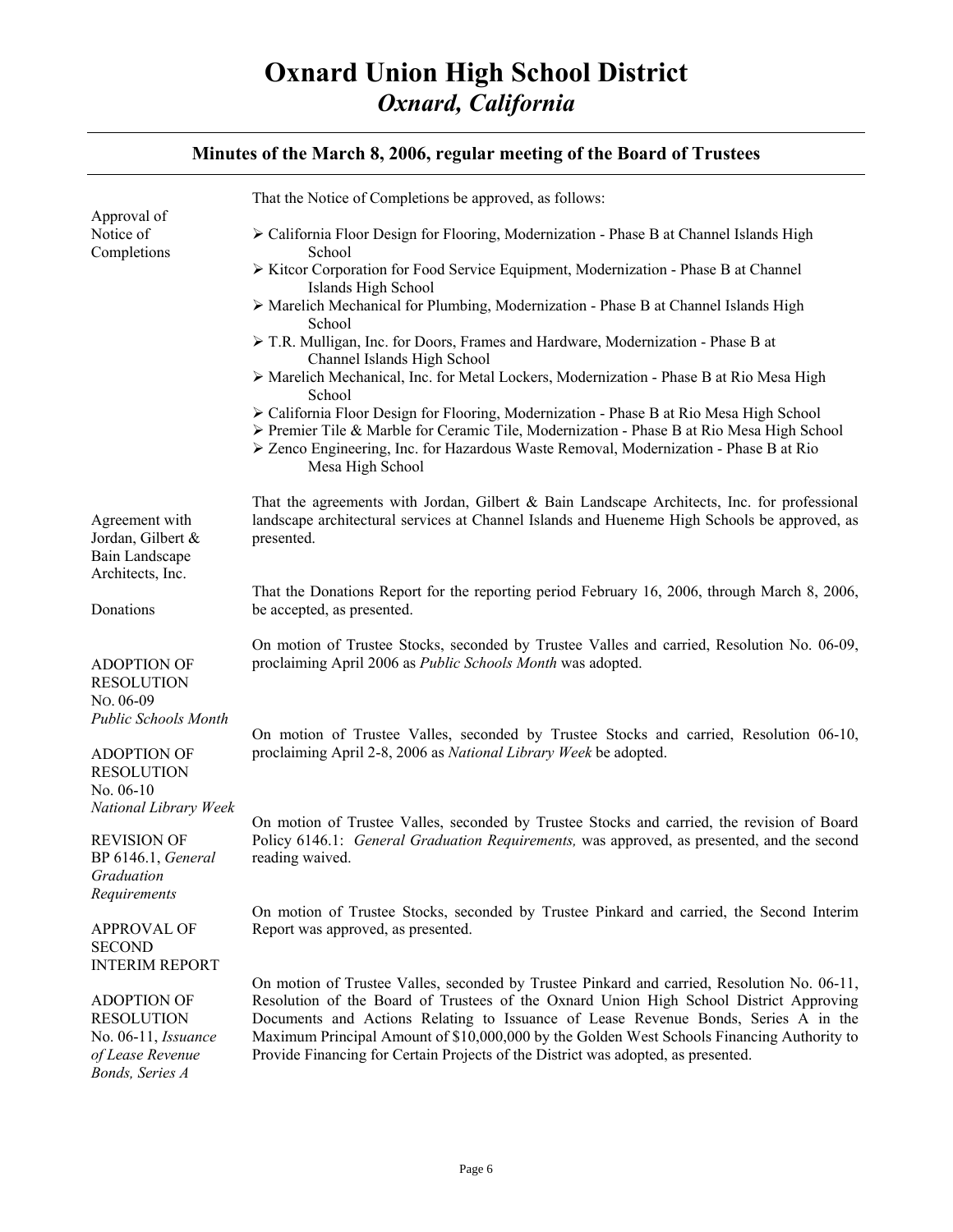| <b>ADOPTION OF</b><br><b>RESOLUTION</b><br>No. 06-12, <i>Issuance</i><br>of Lease Revenue<br>Bonds, Series B<br><b>RATIFICATION</b><br>OF CHANGE<br><b>ORDERS</b> | On motion of Trustee Pinkard, seconded by Trustee Valles, and carried, Resolution No. 06-12,<br>Resolution of the Board of Trustees of the Oxnard Union High School District Approving<br>Documents and Actions Relating to Issuance of Lease Revenue Bonds, Series B in the Maximum<br>Principal Amount of \$3,000,000 by The Golden West Schools Financing Authority to Provide<br>Financing for Certain Projects of the District was adopted, as presented.<br>On motion of Trustee Valles, seconded by Trustee Jaquez and carried, the following Change<br>Order(s) were ratified, as presented:<br>$\triangleright$ No. 1 to Kiwitt's General Building for Additional Construction at Pacifica High School<br>$\triangleright$ No. 1 to Kitcor Corporation for Additional Construction at Channel Islands High School |
|-------------------------------------------------------------------------------------------------------------------------------------------------------------------|----------------------------------------------------------------------------------------------------------------------------------------------------------------------------------------------------------------------------------------------------------------------------------------------------------------------------------------------------------------------------------------------------------------------------------------------------------------------------------------------------------------------------------------------------------------------------------------------------------------------------------------------------------------------------------------------------------------------------------------------------------------------------------------------------------------------------|
|                                                                                                                                                                   | $\triangleright$ No. 2 to Kiwitt's General Building for Additional Construction at Pacifica High School                                                                                                                                                                                                                                                                                                                                                                                                                                                                                                                                                                                                                                                                                                                    |
| <b>BOARD MEMBERS'</b><br><b>REPORTS AND</b><br>COMMUNICATION                                                                                                      | Trustee Valles reported on his attendance at Frontier High School's spring Open House program<br>and noted the enthusiasm of teachers. He stated that it was his understanding that the physical<br>education classes at Frontier High School "walk" the campus everyday. He suggested to<br>Principal Lamas that ballroom dancing be taught. Principal Lamas agreed and will survey<br>students to see if there is any interest. Trustee Valles also attended the Oxnard College EOP<br>meeting, which he has been involved with for the past 30 years. Ms. Consuelo Hernandez,<br>CIHS, and Ms. Lupe Reyes, DO, were present and able to help with information regarding the<br>CAHSEE. They were both very thorough and able to provide the information requested.                                                      |
|                                                                                                                                                                   | Trustee Valles attended the CIF playoff basketball game between Oxnard High School and<br>Thousand Oaks High School. He commended Coach Lobo and his players for an outstanding<br>game, and commended the cheerleaders on their professional appearance.                                                                                                                                                                                                                                                                                                                                                                                                                                                                                                                                                                  |
|                                                                                                                                                                   | Trustee Pinkard stated she was also at the game and it was truly an exciting game. She said she<br>was extremely proud of the students and their respectful behavior towards the other team.                                                                                                                                                                                                                                                                                                                                                                                                                                                                                                                                                                                                                               |
|                                                                                                                                                                   | Trustee Pinkard reported on her attendance at the El Concilio Leadership Awards Banquet last<br>weekend, and noted that Trustee Jaquez and Principal Daisy Tatum were previous honorees. Ms.<br>Analese Alvarez, Band Director at Rio Mesa High School, was recognized. Ms. Alvarez is<br>recognized and most appreciated throughout the community. Another honoree was Mr. Joe<br>Mendoza from the County Office of Education.                                                                                                                                                                                                                                                                                                                                                                                            |
|                                                                                                                                                                   | Trustee Pinkard reported on the 20 <sup>th</sup> Century Onyx Ball and pointed out that Student<br>Representative Courtney Freeman was named third runner-up and received a crown. All of the<br>participants worked really hard and looked great. Principals Dabbs, Jackson and Edwards were<br>also in attendance.                                                                                                                                                                                                                                                                                                                                                                                                                                                                                                       |
|                                                                                                                                                                   | Trustees Stocks and Jaquez agreed with Trustees that the Oxnard-Thousand Oaks basketball<br>playoff game was outstanding.                                                                                                                                                                                                                                                                                                                                                                                                                                                                                                                                                                                                                                                                                                  |
|                                                                                                                                                                   | Trustee Jaquez reported that he attended the Gold Coast Hispanic Chamber of Commerce<br>Mr Pablo Ortiz from Gold Coast Broadcasting was the featured speaker on<br>breakfast.<br>networking.                                                                                                                                                                                                                                                                                                                                                                                                                                                                                                                                                                                                                               |
|                                                                                                                                                                   | Trustee Jaquez attended the special meeting of the Ventura County Committee on School<br>District Organization to elect a new member.                                                                                                                                                                                                                                                                                                                                                                                                                                                                                                                                                                                                                                                                                      |
|                                                                                                                                                                   | Trustee Jaquez traveled to Kansas City to attend a NALEO conference on school finance.<br>Trustee Valles also attended.                                                                                                                                                                                                                                                                                                                                                                                                                                                                                                                                                                                                                                                                                                    |
|                                                                                                                                                                   |                                                                                                                                                                                                                                                                                                                                                                                                                                                                                                                                                                                                                                                                                                                                                                                                                            |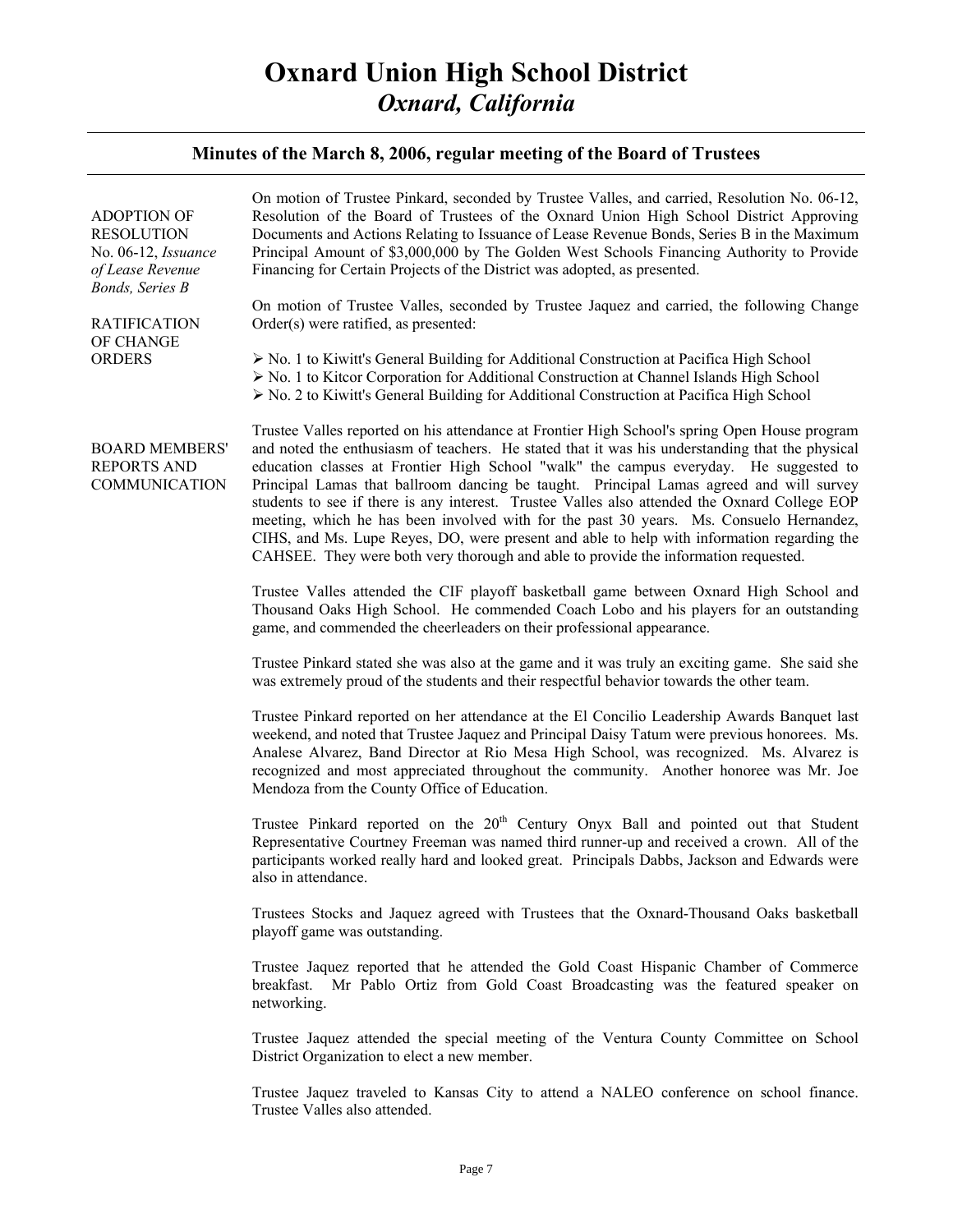| <b>BOARD MEMBERS'</b><br><b>REPORTS AND</b><br><b>COMMUNICATION</b><br>Continued | Again this year, Trustee Jaquez attended the California Latino School Board Members' planning<br>meeting for the annual conference. The conference this year will be held the first week in<br>October at the Hyatt Hotel by Disneyland, and everyone is welcome to attend.                                                 |
|----------------------------------------------------------------------------------|-----------------------------------------------------------------------------------------------------------------------------------------------------------------------------------------------------------------------------------------------------------------------------------------------------------------------------|
|                                                                                  | President López Hanson thanked Erin Huizinga and Bijou Beltran for their leadership and<br>initiative in bringing a Health Sciences academy to Pacifica High School.                                                                                                                                                        |
|                                                                                  | President López Hanson extended an invitation to attend the Ventura County Committee on<br>School District Organization's Public Hearing March 15, at 6:00 p.m. in Somis. She pointed out<br>that because of that calendar conflict, the OUHSD Board of Trustees changed its regularly<br>scheduled meeting to tonight.     |
|                                                                                  | President López Hanson also stated that she hoped everyone had the opportunity to read Mr.<br>John Alamillo's op-ed piece in the Ventura County Star. President López Hanson suggested that<br>Trustees write a response.                                                                                                   |
|                                                                                  | Trustee Valles reported that the Oxnard College Classified Senate has invited the OUHSD to<br>participate in their Multicultural Arts Day Wednesday, May 3, at Oxnard College. They will<br>provide buses for all students interested in attending. Flyers will be distributed to all schools<br>with detailed information. |
|                                                                                  | Consideration of Approval of New Course Proposals - April 19, 2006<br>A.                                                                                                                                                                                                                                                    |
| <b>ITEMS FOR</b>                                                                 | Board Recognition: Mock Trial Winners - April 19, 2006<br><b>B.</b>                                                                                                                                                                                                                                                         |
| <b>FUTURE</b><br><b>CONSIDERATION</b>                                            | C.<br>Consideration of Acceptance of School Accountability Report Cards -<br>April 19, 2006                                                                                                                                                                                                                                 |
|                                                                                  | Consideration of Approval of Quarterly Report of Administrative Regulation<br>D.<br>1312.4(a) - Williams Uniform Complaint Procedures - April 19, 2006                                                                                                                                                                      |
|                                                                                  | E.<br>Board Recognition: Art Competition Winners - April 19, 2006                                                                                                                                                                                                                                                           |
|                                                                                  | F.<br>Board Recognition: Music Festival Winner - April 19, 2006                                                                                                                                                                                                                                                             |
|                                                                                  | Consideration of Adoption of Resolution Proclaiming Asian Pacific Heritage<br>G.<br>Month - April 19, 2006                                                                                                                                                                                                                  |
|                                                                                  | Η.<br>Consideration of Approval of Quad Contracts - Channel Islands and Hueneme<br>High Schools - April 19, 2006                                                                                                                                                                                                            |
|                                                                                  | I.<br>Consideration of Budget Adoption - June 21, 2006                                                                                                                                                                                                                                                                      |
| <b>FUTURE</b><br><b>MEETINGS</b>                                                 | Wednesday, April 19, 2006 - 5:30 p.m., in the District Office Board Room<br>regularly scheduled meeting                                                                                                                                                                                                                     |
|                                                                                  | Wednesday, May 17, 2006 - 5:30 p.m., in the District Office Board Room<br>regularly scheduled meeting                                                                                                                                                                                                                       |
|                                                                                  | Wednesday, June 21, 2006 - 5:30 p.m., in the District Office Board Room<br>regularly scheduled meeting                                                                                                                                                                                                                      |